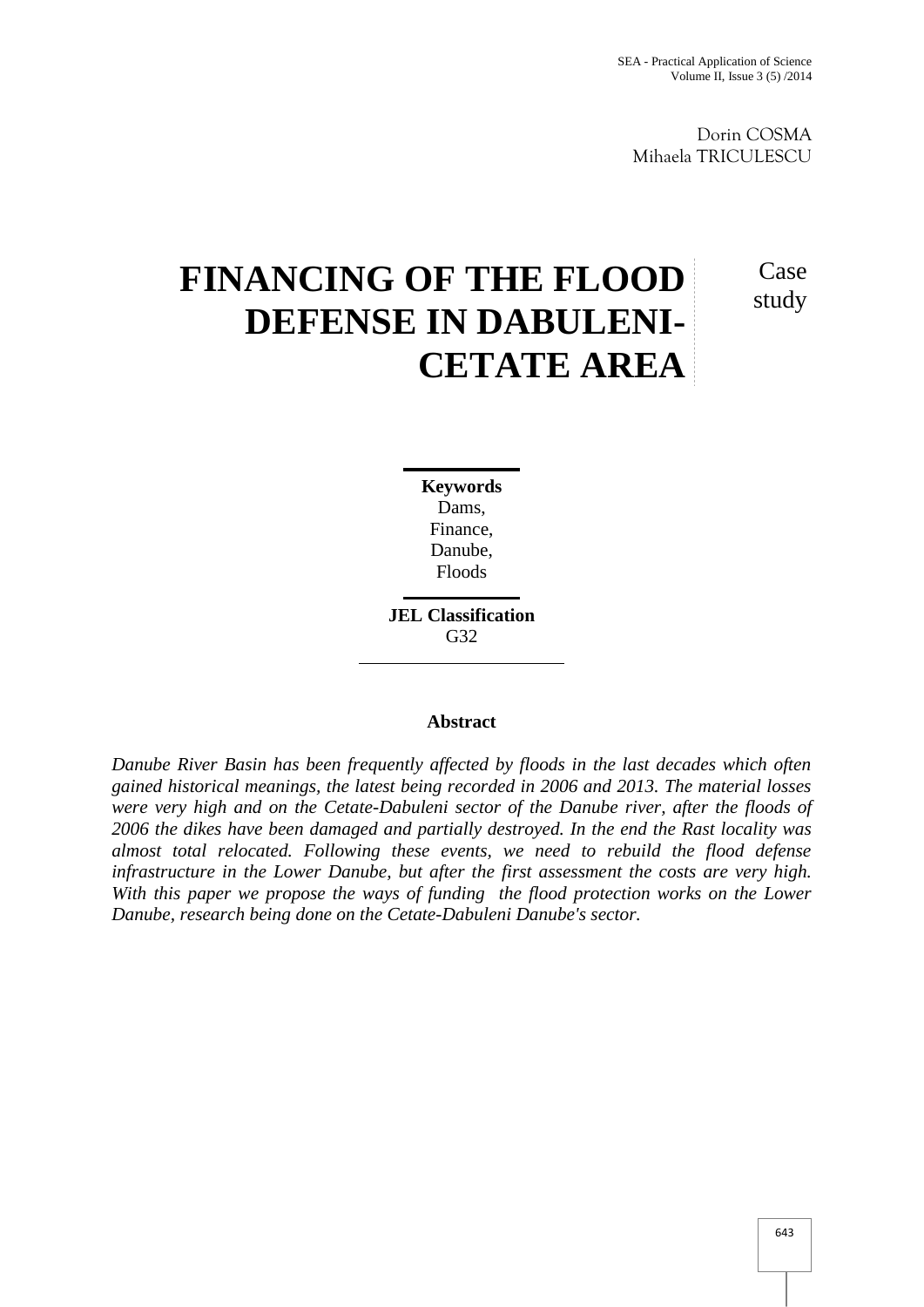# **INTRODUCTION**

Among the natural disasters affecting severely the development of the regions in the European Union, the floods have been the most harmful. These may cause human victims, may lead to relocation of the population, can negatively affect the agriculture, the environment and the regional economic development.

In Romania the protection against floods along the Danube is ensured by a system of dams along the river which represents the main line of defense for the localities situated in the floodplain. The damming system was built in the early 70s, and during time, because of the weather and climate changes from the past decade, it has significantly reduced the function for which it was designed, the degree of insurance has fallen below 1%, the value for which this system has been designed in the first place.

The floods from 2006 caused serious damage on the lower sector of the Danube, which is why flood protection became highly necessary, and the restoration of the damming system is a major problem that needs urgent investigations. Thus, according to the A.N. Report Romanian Waters [1] regarding the floods from April 2006, in the district Dolj there were evacuated 7440 people, 340 houses were completely destroyed, 197 homes affected, 1113 households were flooded, 3 km from the district road was severely affected, and 4,500 ha agricultural land has been compromised.

### **Material and method**

The material on which the research is based is represented by the statistical data related to the phenomenon of floods in Europe and also in Romania, financial data and technical information regarding how to restore defense structure of the investigated area, internal and external financial resources that can be accessed to reduce flood risk and its mitigation. The research method is combined and combining fundamental research with applied research with the development, all of which contribute to achieve the goal.

### **Presentation of the researched area**

The Danube River, on the sector Cetate-D buleni, is under the administration of AN Romanian Waters and Administration of the Water Basin Jiu and represents 147 km of river. The area investigated for this study is represented by the floodplain, the area bordering the river and corresponding to "The Green Corridor of the Danube", the area considered to be the most vulnerable to flooding. Administration of the Water Basin Jiu is located in the South West of Romania, has an area 16,734 sq Jiu-Danube (10080kmp, BH Jiu), 1,461,661 inhabitants (density of 77 inhabitants / square km), 56% of people in urban areas. 54% of the total area is the agricultural land

and 29 % forests. ABA Jiu manages integrally Dolj and Gorj districts and partially the district Hunedoara (Figure 1.1).

ABA Jiu administers the following infrastructure: 698.292 km damming system, 446.868 km regularization, 9 dams (two of them are non perennial reservoirs, used only when the flood diminishes. (Source www.abajiu.ro)

Some of the infrastructure is administrated by other organizations, such as Hidroelectrica, ANIF (district offices). The most important permanent accumulations are PFI and PFII (on the Danube), Tg. Jiu V deni, Turceni (on river Jiu) Tismana (on Tismana River), Great Valley (on river Motru) Vâja, Clocotis (on Bistrita river).

The research conducted led to the conclusion that on the sector Cetate-D buleni the following types of segments are found based on the presence of hydro technical works: dammed sections, natural sections with adjoining wetlands, sections with mixed arrangements polder having a role in flood protection (Figure 1.2.).

It should be noted that the research carried out for this paper led to the conclusion that the dams (shown in Table 1) had a different management since they were built, so in the period 1970-2010, the dams adjacent to the Danube were administered by ANIF – the branch from Dolj district, and in the early 2011, they went under the administration of ABA Jiu located in Craiova.

#### **Table 1.**

The most important dams in the researched area are: Cetate-Basarabi, Ghidici- confluence Balasan, Bistretu Nou- confluence Desn ui, Desn ui – Nedeia, Li teava (Jiu- confluence Jiet), Bechet-D buleni. The dammed length is 168.22 km, including also the subdivision dams that contribute to polders, having a role in the defense against the floods.

**The Section Basarabi-Rast** is a natural, free of dams area, where the unspoiled wetlands are connected to the European network Natura 2000. This sector did not have serious problems during the floods, because the villages are outside the areas with a high risk of this phenomenon, and a large part of the territory is considered a special area: ROSCI0039 Ciuperceni-Desa and ROSPA0013 Ciuperceni-Calafat-Danube. In the researched sector there are 24 natural lakes and ponds, which form the Danube River floodplain and create unique ecosystems, similar to wetlands.

#### **The current situation on funding the defense activity against floods**

Currently, there is no special financial system to recover the money from the expenses used for the protection against floods. The National Water Management Authority approved the budget and set the prices for water users and for the drainage of the wastewaters in reservoirs (the polluter pays for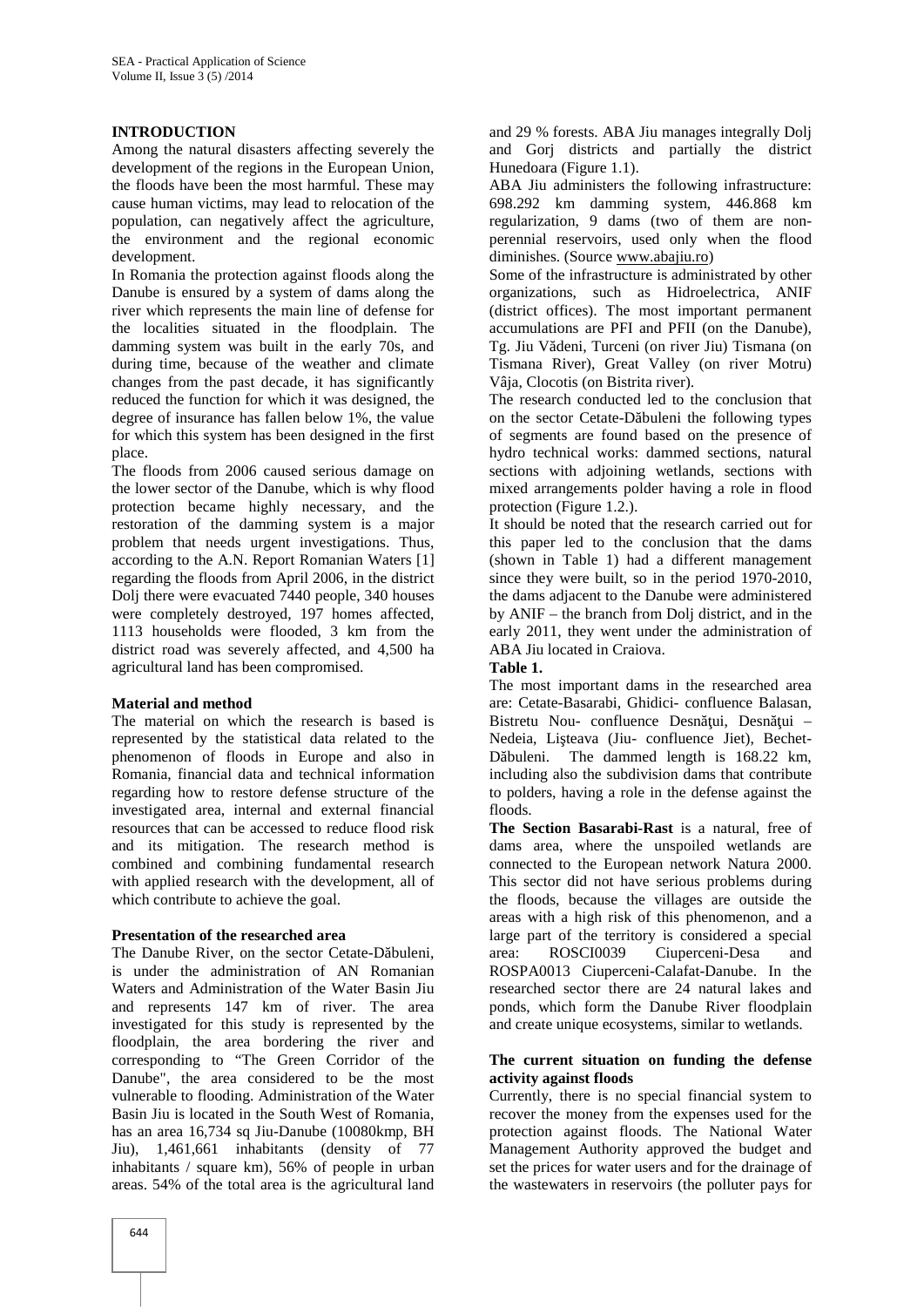exceeding pollutant limits established by the current law). For the investment projects, the Romanian government allocates an annual budget from different sources. After being constructed, the works are transferred to the Romanian Waters - the national water management authority – for operation and maintenance.

The investments from the past years in the infrastructure for protection against the floods are transmitted through water administrations and financed from different sources: state budget  $(21.36\%)$ , EBRD loans (grant + budget), co-grants (47.24%), Fund for the Environment (19.77%), Solidarity Fund (1.76%) and European funds (9.87%). The main part of these funds was directed to creating the flood risk maps (grant from SOP Environment, Priority Axe 5, about 25 millions of Euros) and rehabilitation of the large dams.

# **Develop modalities of the flood protection system in the Danube Valley**

The study conducted in the researched area showed that flood defense problems can be solved by ascension and / or strengthening the existing dams, but this assumption is not generally valid. Protection against the floods is highly necessary and the level of protection is still an urgent problem that needs investment. Given the nature of the service, flood protection is considered primarily a governmental task (responsibility) embedded in an extensive legal framework (security, water, environment), which was strongly affected by the European legislation (especially the Framework water Directive).

The problem of the floods could be also solved by decreasing the critical water levels which can be achieved by extending the river and increasing the flow discharge capacity in extreme conditions, as such. In other words, we shall give to the Danube and to other rivers more space. This concept has been successfully applied in the Netherlands and elsewhere in Europe. The concept *More space for rivers* the focus is moved from the dams (seen as investments), towards the river. Creating additional "rooms" for the streams can be achieved by creating a series of side channels in the floodplain (similar to passages), deepening or extending the river bed, reducing the major floodplain, removing some barriers and relocating dams (changing the land configuration). All these options for increasing the level of flood protection involve very high costs and expenses.

# **Rearranging the floodplain through wetlands extension**

The Dutch companies *Eurodite, HKV Consultants*, in collaboration with the Romanian Waters reviewed the possibility of restoration of the floodplain in this area. The project was a study of pre-feasibility, after which there were two solutions

that promote the naturing of the investigated areas, as follows:

Solution 1 - building a side channel to reduce flood risk and conservation of the sites Natura 2000 in the area Ghidici-Zaval, with a total value of 195 million Euros Solution 2 – renaturating the floodplain of the Danube River by applying the principle "more room for the river" with a total cost of 91 million

Euros. Because the costs proposed by the Dutch companies for a relatively small area were very high and unbearable to the local administration, the implementation of the two solutions is still in question, because the Danube River should have an integrated approach along all its lower sector.

#### **Restoring the damming system in the Danube Valley, sector Cetate-Dăbuleni**

The research conducted on the sector Cetate- D buleni, led to the conclusion that the best option for defense against floods, taking into consideration the cost-effectiveness analysis is heightening the existing dams, which will increase the safety level and protect the area against floods. In the Danube Valley, on the sector Cetatest-D buleni, researches were made by Dutch experts in flooding defense with the purpose of rehabilitating the area affected by floods on the Danube River in 2006. Based on this model, for the sector Cetate-D buleni, the research made went towards rehabilitation of the existing dams, bringing them back to the level of importance and level of insurance similar to that for which they were designed and built in the 70s. The research has led to the fact that for the length of 168,22 km of dams, it is necessary a volume of 3.93 million m3 of material (clay), that can be taken right from the area, without the need of its transportation from long distances. Table 2 shows the total costs in case the necessary material is taken right from the neighboring area of the dams, because the local soil is suitable for strengthening it.

The total value of implementing the project is of 23.28 million of Euros and provides flood protection by restoring the dams and increasing the insurance level at 1%. This amount can have as a source a public-private partnership, or different external grant sources, such as SOP Mediu, or the European Regional Development Fund.

### **Conclusions and recommendations for recovering the expenses**

In order to increase and ensure the necessary budgets for the measures of protection against the floods, on a medium and long term, there are three basic ways of financing: I. Resizing the state budgets and extending them II. Introducing a tax for protection against the floods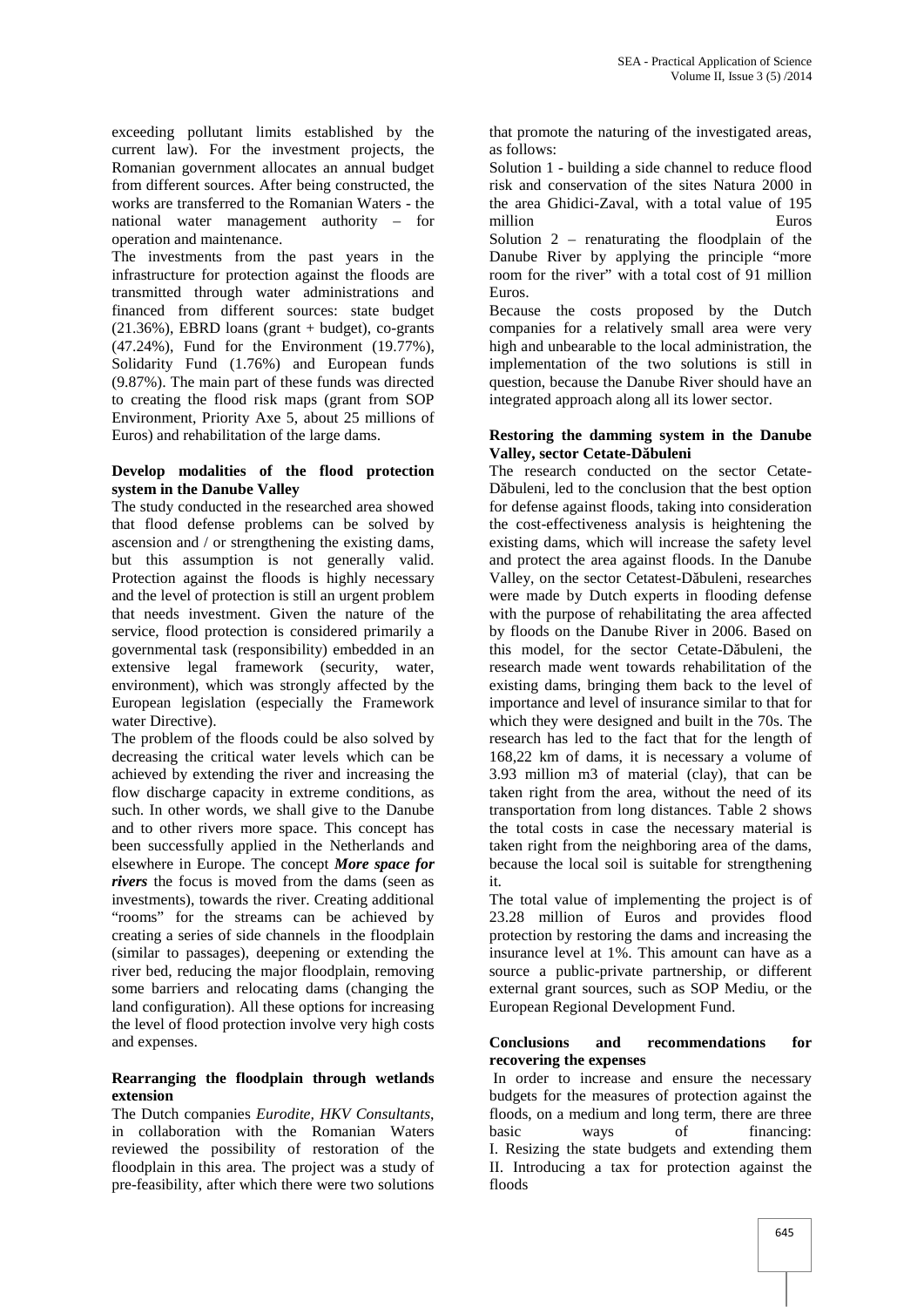III. Introducing a paid contribution by direct users

An important aspect is the fact that flood protection is linked to other complex problems for the calculation of risk. Taxation, as a source of money for the budget, should be based on the principles if the rule of law. We need a public awareness campaign to inform the public and stakeholders regarding the need to start paying for flood protection.

The EU support period for investment in flood protection category is guaranteed until 2020. It is important that financial resources are available in a long term. If possible, the flow of funding (money) for water management and for flood protection should be isolated from political interference. In the current system it is indicated that the management of government institutions should be political. In the process of flood defense, prioritizing the interventions is made according to infrastructure exposure to flood risk. Firstly, the population is protected, then their homes and households. Afterwards, it is made the inventory and constant monitoring of the critical sports that appear after the flood has passed.

#### **Bibliography**

- [1] "Redevelopment of the floodplain of the Danube Valley in Romania" – Review regarding the development sceneries of the floodplain between Ghidici and Z val, Romania-Netherlands project, Eurodite, HKV Consultants, 2012
- [2] *www.abajiu.ro*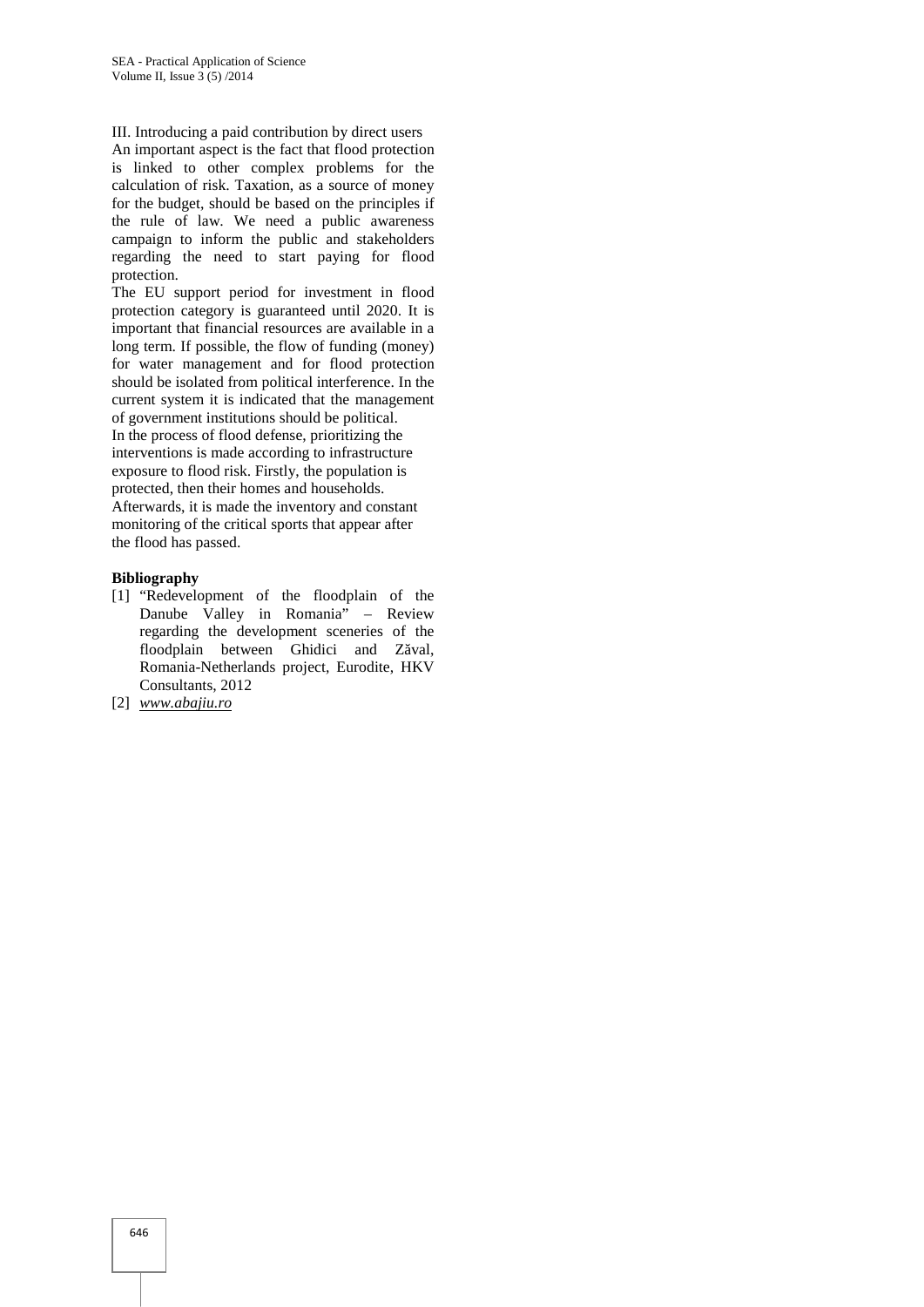

**Figure 1.1. Administration of the Water Basin Jiu – general presentation (source ABA Jiu)**



**Figure 1.2. Map of the researched area (from ABA Jiu, 2014)**



**Fig. 1.3. The main polders with a role against floods on the sector Cetate-Dăbuleni**